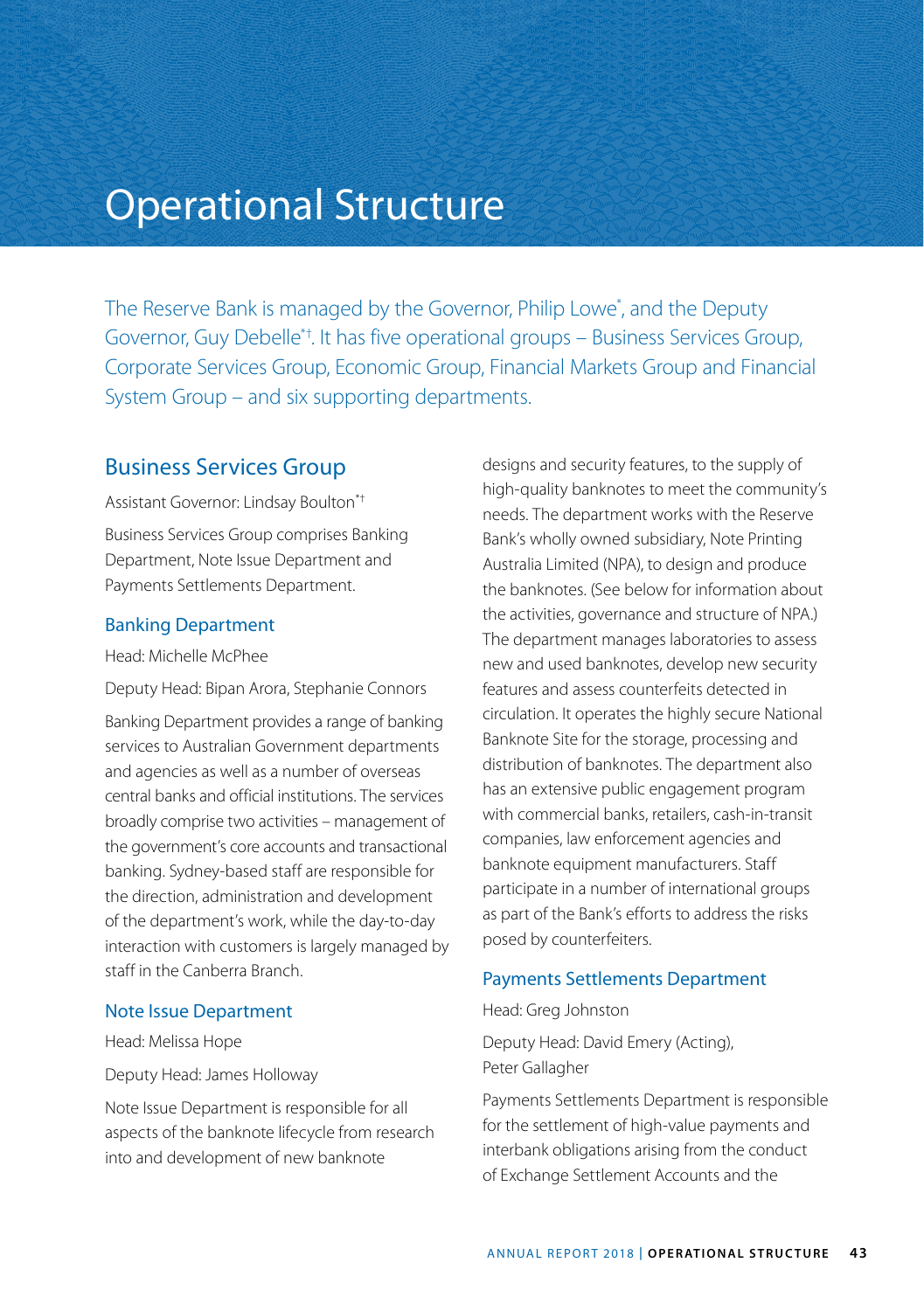Reserve Bank's own trading activities, as well as operation of the Reserve Bank Information and Transfer System (RITS), Australia's real-time gross settlement system (RTGS). RITS also includes the Fast Settlements Service, which Payments Settlements Department operates on an RTGS basis 24 hours a day, seven days a week for settlement of New Payments Platform transactions. Services are also provided for the clearing and settlement of low-value payments, such as those arising from cheque and direct entry transactions.

### Corporate Services Group

Assistant Governor: Susan Woods\*†

Corporate Services Group is responsible for the delivery of technology systems and infrastructure, and facilities management services to support the day-to-day operations of the Bank. It comprises the Information Technology Department and Workplace Department.

### Information Technology Department

Chief Information Officer: Gayan Benedict†

Deputy Head: Andrew Pade (Acting), Peter Speranza

Information Technology Department is responsible for developing and maintaining reliable, resilient and secure information technology functions to support the Reserve Bank's policy, operational and corporate functions. In fulfilling these responsibilities, the department delivers and maintains the Bank's technology systems and infrastructure, provides ongoing system quality assurance, and maintains the Bank's cyber-security defensive controls. The department also supports technology planning for the Bank, which includes catering for emerging and future technology requirements.

#### Workplace Department

Head: Bruce Harries Deputy Head: Ed Jacka

Workplace Department is responsible for management of the Reserve Bank's physical assets, the maintenance of its properties and building infrastructure, and the delivery of workplace services. Key activities include workspace fit-outs, engineering, physical and protective security, catering, cleaning, procurement and strategic vendor management, and environmental risk management for the effective operation of the Bank and the safety, security, amenity and wellbeing of staff.

## Economic Group

Assistant Governor: Luci Ellis\*

Economic Group is responsible for analysis of economic trends, both domestic and overseas, forecasting and research relevant to the framing of policy in a number of areas of the Reserve Bank's responsibility. It consists of Economic Analysis Department and Economic Research Department.

### Economic Analysis Department

Head: Alexandra Heath

Deputy Head: Lynne Cockerell, Merylin Coombs, Michael Plumb

Economic Analysis Department monitors and forecasts trends in the domestic and international economies, provides regular advice on these developments and monetary policy to the Governors and the Reserve Bank Board, contributes to the work of various external bodies, maintains contacts with relevant external analysts, undertakes applied research and prepares reports for publication.

The Reserve Bank maintains four State Offices to conduct economic liaison across Australia. These offices hold regular discussions with individual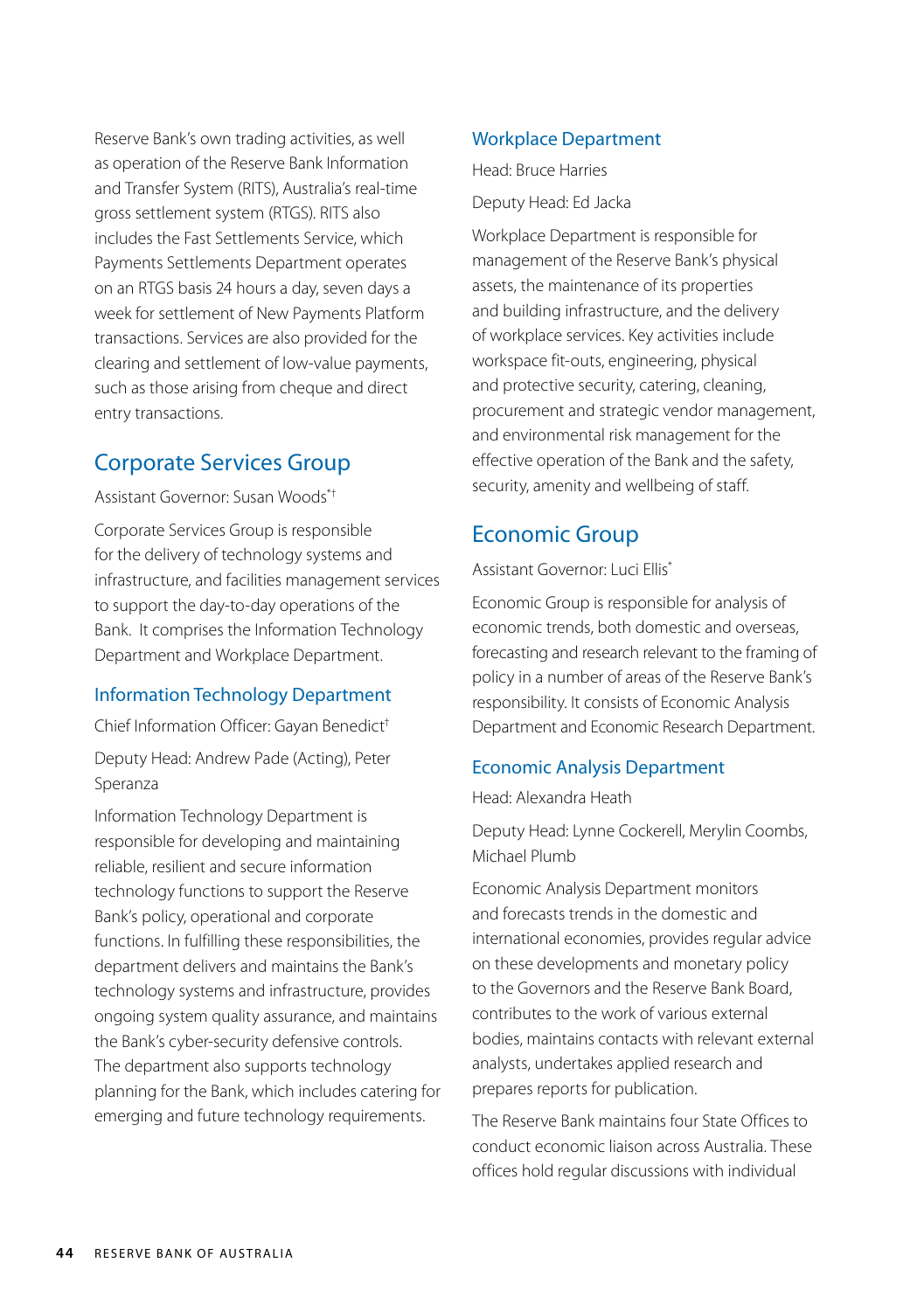firms and organisations in both the private and public sectors, and assist with communication to the wider community.

The Bank also has an office in Beijing, which is responsible for monitoring Chinese economic and financial developments as well as maintaining relationships with government and private sector entities in China.

### Economic Research Department

Head: John Simon

#### Deputy Head: Vacant

Economic Research Department undertakes longer-term research into issues relevant to the Reserve Bank's responsibilities, including research on the Australian economy, monetary policy, financial stability, the payments system and the operation of financial markets. Results of this research are published in the Research Discussion Paper series. The department organises a major annual conference and an annual research workshop. In addition, it organises a program of internal seminars, hosts a number of invited visitors each year and is responsible for administering a comprehensive library service for the Bank.

### Financial Markets Group

Assistant Governor: Christopher Kent\*† Financial Markets Group is responsible for implementing the Reserve Bank's operations in domestic and foreign exchange markets, monitoring developments in financial markets and coordinating the Bank's relationships with international institutions. The group consists of Domestic Markets Department and International Department.

#### Domestic Markets Department

Head: Marion Kohler Deputy Head: Ellis Connolly Domestic Markets Department is responsible for the Reserve Bank's operations in the domestic money and bond markets. The department analyses developments in domestic financial markets, including the cost and availability of finance through financial intermediaries and capital markets, and provides regular advice to the Governors and the Reserve Bank Board on these issues.

### International Department

Head: Bradley Jones

Deputy Head: Matthew Boge, David Jacobs

International Department is responsible for the Reserve Bank's foreign exchange operations, the investment of international reserve holdings of gold and foreign exchange, and the provision of regular advice on developments in international financial markets to the Governors and the Reserve Bank Board. The department is also responsible for maintaining the Bank's relations with a number of major international institutions.

The Representative Offices in London and New York come under the umbrella of the Financial Markets Group. The European Representative Office in London maintains liaison with central banks and other institutions and authorities in Europe, including the Bank for International Settlements and the Organisation for Economic Co-operation and Development. The New York Representative Office performs similar functions in North America. Both of these offices monitor economic and financial developments in their respective local markets, and assist with foreign exchange operations and investment of international reserves.

The Financial Market Group's Business Support Services area provides project delivery, market data management and operational support services, in conjunction with the Information Technology Department, for the Reserve Bank's investment and trading operations.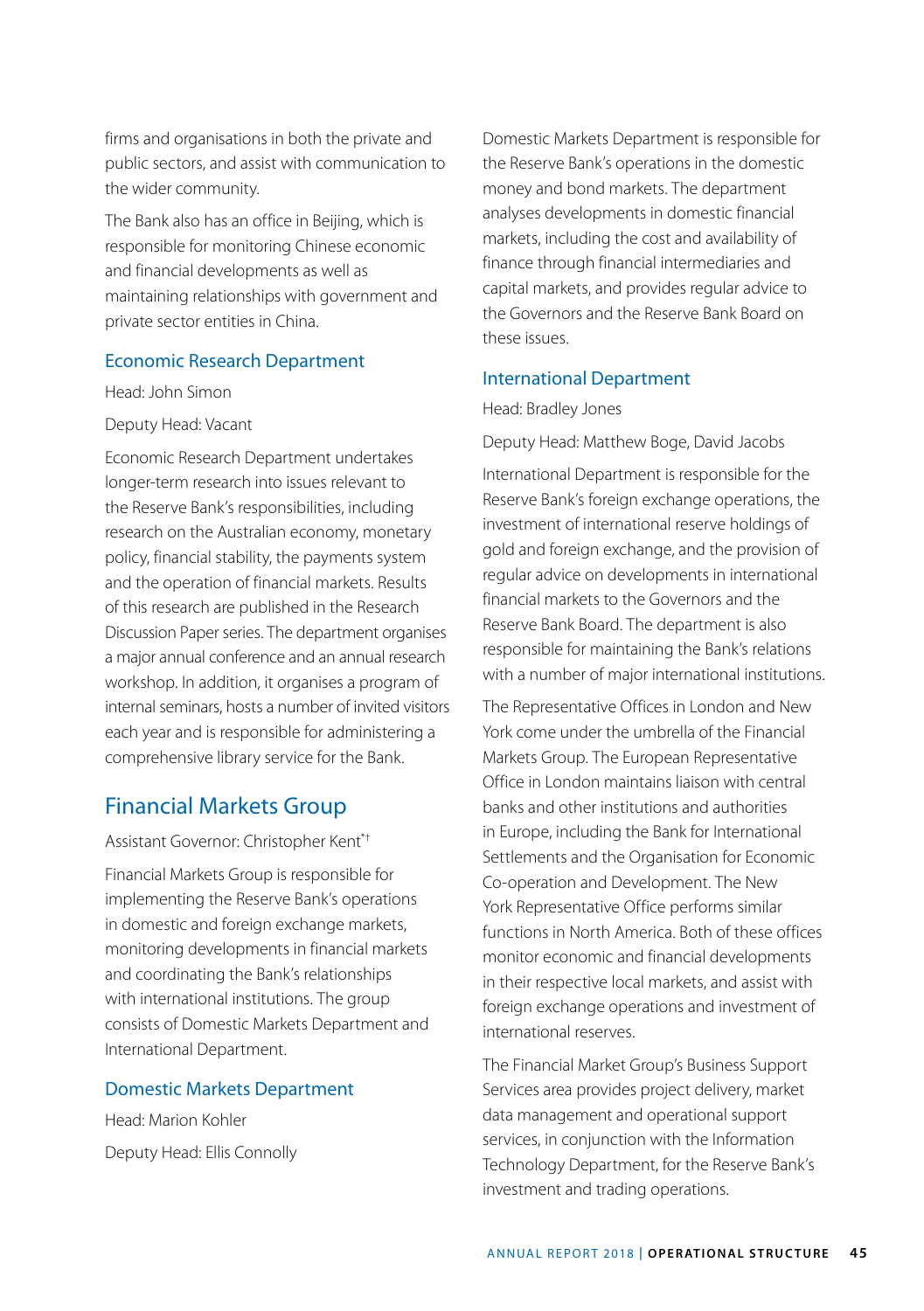# Financial System Group

Assistant Governor: Michele Bullock\*

Financial System Group supports the Reserve Bank's broad responsibilities for financial system stability and its role in payments system oversight and regulation. The group consists of Financial Stability Department and Payments Policy Department.

### Financial Stability Department

Head: Jonathan Kearns

Deputy Head: Darren Flood, David Orsmond

Financial Stability Department analyses the implications for financial system stability of developments in the macroeconomy, financial markets and the financial sector more generally, including areas such as patterns of financial intermediation, financial products and risk management techniques. The department provides advice on these issues to the Governors and the Reserve Bank Board and supports the Reserve Bank's representation on bodies such as the Council of Financial Regulators, the Financial Stability Board and the Basel Committee on Banking Supervision. It is responsible for producing the Bank's semiannual *Financial Stability Review*.

### Payments Policy Department

Head: Tony Richards

Deputy Head: Sarah Harris, Chris Thompson

Payments Policy Department is responsible for developing and implementing the Reserve Bank's payments system policy. It provides analysis and advice to the Payments System Board on improving the safety, efficiency and competitiveness of the payments system. The department is also responsible for oversight of Australia's high-value payments, clearing and settlement facilities, and represents the Bank on the Committee on Payments and Market Infrastructures of the Bank for International Settlements.

# Audit Department

Head: Darryl Ross†‡

Audit Department is responsible for conducting independent appraisals of the Reserve Bank's activities, functions and operations to ensure that an adequate framework of internal control has been established and is operating effectively. The Head of Audit Department reports to the Deputy Governor and the Chair of the Reserve Bank Board Audit Committee.

# Finance Department

Chief Financial Officer: Robert Middleton-Jones\*† Financial Controller: Sam Tomaras

Finance Department is responsible for the Reserve Bank's financial statements and taxation reporting obligations, prepares the Bank's budget and provides a range of support services, including corporate payments, payroll and travel. Finance also manages the Bank's Enterprise Portfolio Management Office.

## Human Resources Department

### Head: Michael Andersen\*†

Human Resources Department provides a range of people-related services to support the Reserve Bank in maintaining a productive and engaged workforce. This includes sourcing high-quality staff as well as implementing policies and programs that cover employment conditions, reward, development, diversity and workplace health and safety.

# Information Department

### Head: Jacqui Dwyer†‡

Information Department is responsible for the Reserve Bank's records management system, information governance and its archives, and for facilitating public access to Bank records.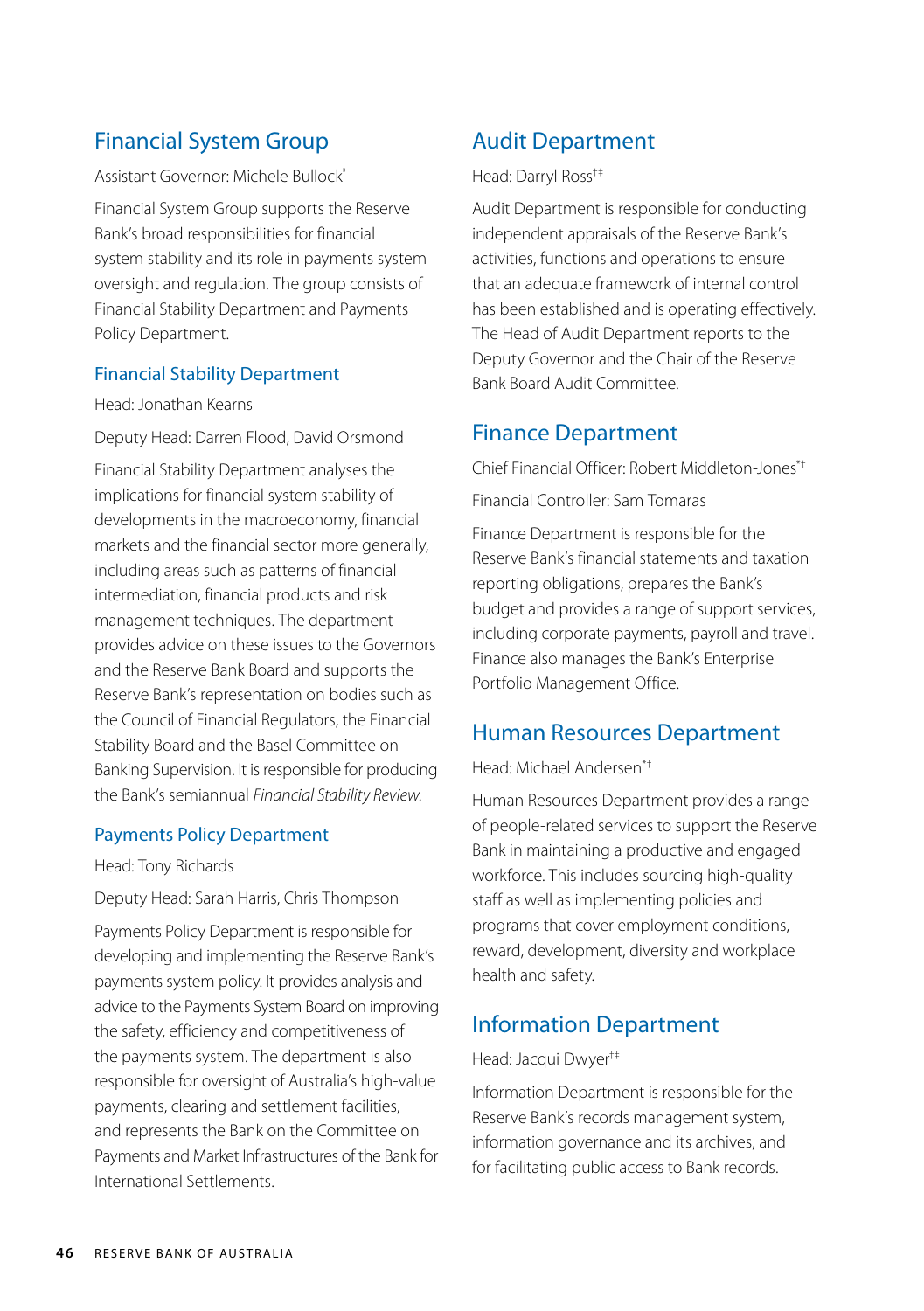It also manages the Reserve Bank of Australia Museum and a program of public education, with particular focus on supporting students and educators.

# Risk and Compliance Department

### Head: Chris Aylmer†‡

Risk and Compliance Department supports the consistent and effective application of the Reserve Bank's framework for managing risk, both at the enterprise level and for individual business units. It assists departments to identify, understand and manage their compliance obligations. It also monitors and reports on portfolio risks and compliance with respect to the Bank's operations in financial markets. The department is responsible for secretariat and coordination services and advice for the Risk Management Committee. The Head of Risk and Compliance Department reports to the Deputy Governor.

## Secretary's Department

Secretary: Anthony Dickman\* Deputy Secretary: Andrea Brischetto General Counsel: Catherine Parr†‡ Deputy General Counsel: Peter Jones

Secretary's Department provides secretariat and coordination services and advice on governance matters for the Governors, the Reserve Bank Board and its Audit and Remuneration committees, the Payments System Board and the Executive Committee. Secretary's Department is responsible for the Reserve Bank's communication, including preparing and publishing Reserve Bank information, maintaining the Bank's websites and handling enquiries from the media and general public. In addition, the department provides legal

services to the Bank through the General Counsel (who reports directly to the Deputy Governor), coordinates a range of contacts with government, the parliament, other central banks and international organisations, and arranges programs for international visitors.

# Wholly owned subsidiary: Note Printing Australia Limited (NPA)

NPA is a wholly owned subsidiary of the Reserve Bank that produces banknotes. NPA operates under a charter reviewed and approved annually by the Reserve Bank Board. See the chapter on 'Governance' for further detail about the governance of NPA.

NPA's prime function is the efficient and cost-effective production of high-quality and secure Australian banknotes, in accordance with specifications and requirements set by the Reserve Bank. NPA also undertakes other activities, including developing and producing passports for the Department of Foreign Affairs and Trade, producing banknotes for other issuing authorities and producing other security products.

NPA's Executive Committee, comprising its Chief Executive Officer and the heads of NPA's eight business areas, is responsible for the operational and administrative management of NPA. As at the end of June 2018, NPA employed 244 permanent staff.

The financial accounts of NPA are consolidated with those of the Reserve Bank

<sup>\*</sup> Member of Executive Committee

<sup>†</sup> Member of Risk Management Committee

<sup>‡</sup> Advisor to Executive Committee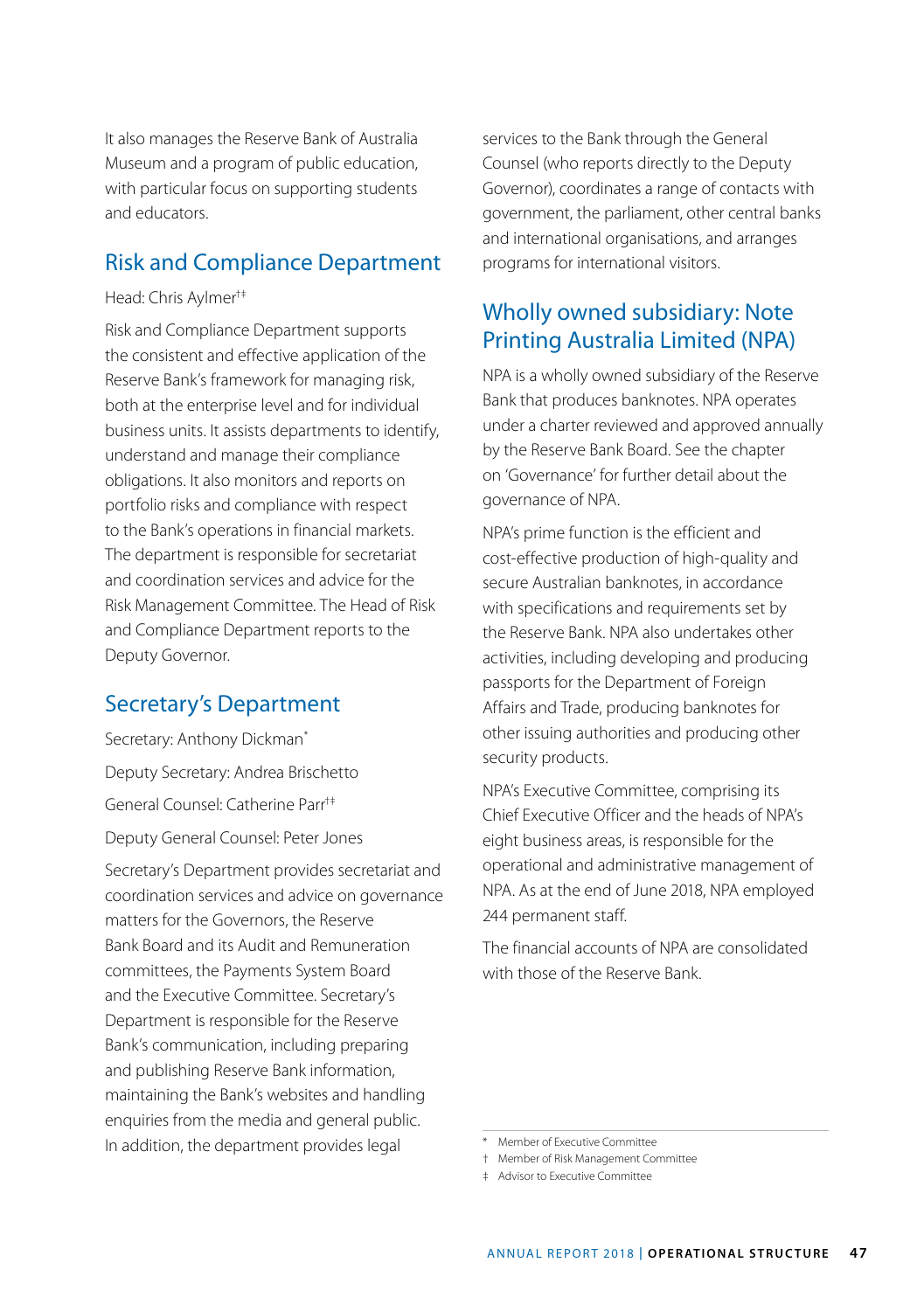